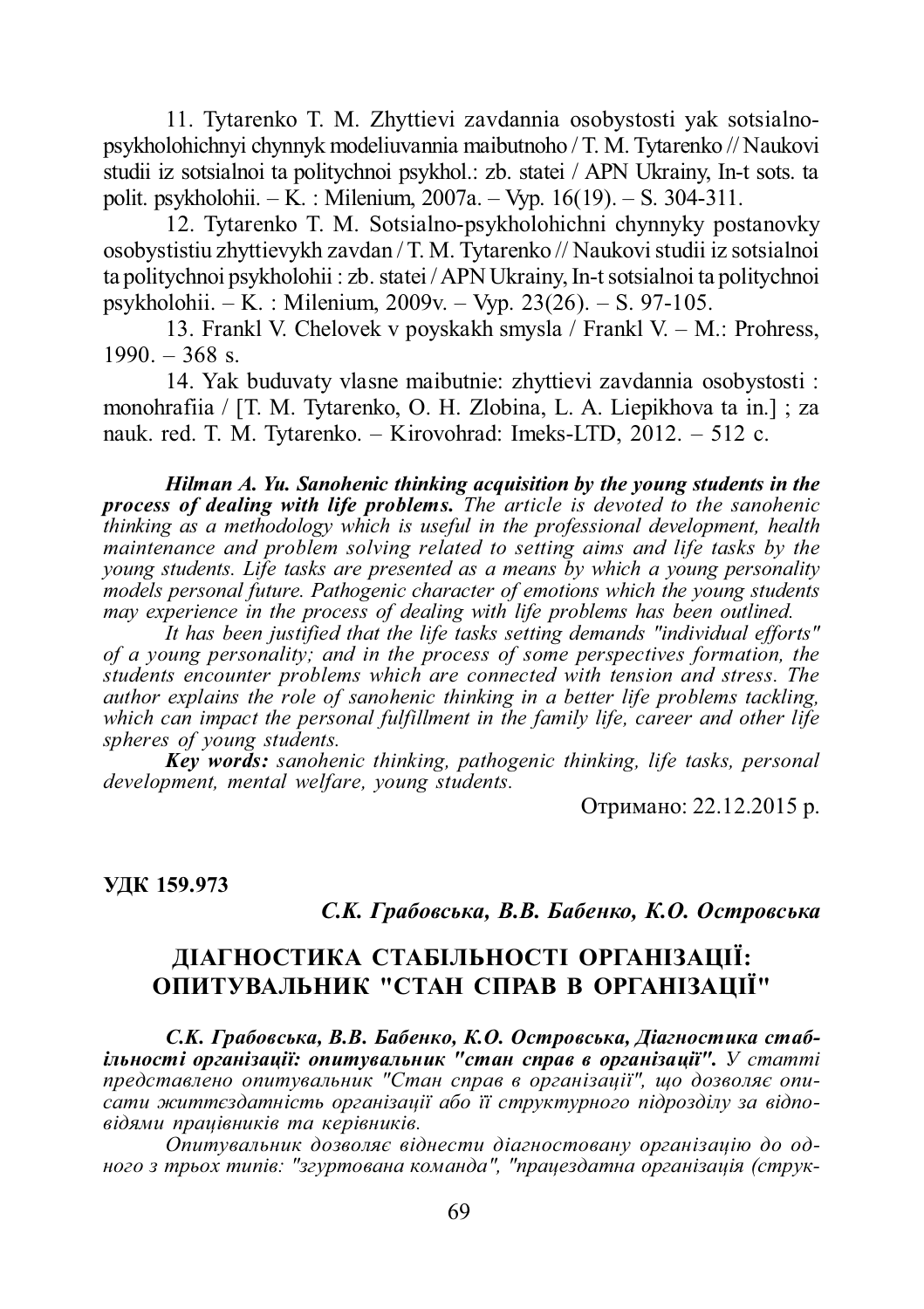$m$ vрний підрозділ) з певними проблемами" та "проблемна організація (струк- $\overrightarrow{m}$ vрний підрозділ)" *і на основі иього визначити* стратегію дій з оптимізації *cmабільного розвитку організації або її частини*.

Kлючові слова: опитувальник, організація, команда, стабільність,  $\phi$ акторний аналіз.

С.Л. Грабовская, В.В. Бабенко, Е.А. Островская. Диагностика ста- $6u$ льности организации: опросник "состояние дел в организации". В статье представлены опросник "Состояние дел в организации", что позволяет *ыписать жизнеспособность организации или ее структурного подразделения по ответам работников и руководителей.* 

*Ɉɩɪɨɫɧɢɤ ɩɨɡɜɨɥɹɟɬ ɨɬɧɟɫɬɢ ɞɢɚɝɧɨɫɬɢɪɨɜɚɧɧɭɸ ɨɪɝɚɧɢɡɚɰɢɸ ɤ*  $o\partial$ ному из трех типов: "сплоченная команда", "работоспособная организа $y\mu$ я (структурное подразделение) с определенными проблемами" и "про-<del>уил (структурное нооризоснонно) с спресснонными просношати и про</del> peделить стратегию действий по оптимизации стабильного развития **b**организации или ее части.

Kлючевые слова: опросник, организация, команда, стабильность,  $d$ акторный анализ.

Постановка проблеми. Побудова громадянського суспільства в Україні є однією з необхідних умов її євроінтеграції. Визначальним чинником готовності України до вступу у Євросоюз у цьому зв'язку є зрілість громадських та волонтерських організацій. За статистикою менше, ніж 10% існуючих громадських організацій є дієвими і вносять суттєвий внесок у розбудову держави. Тому важливо систематично оцінювати стан справ у громадських організаціях. Найчастіше критеріями ефективного розвитку організації або її частини (структурного підрозділу) цілком слушно • вважають економічні показники. Але не варто забувати, що ефективність роботи організації, підприємства або структурного підрозділу у великій мірі залежить від її персоналу, який віддзеркалює стан її справ з "середини дзеркала". Це суб'єктивне бачення справ в організації її персоналом та керівниками може надати дуже важливу інформацію про її "здоров'я". Прак-TИКУЮЧІ ПСИХОЛОГИ, ЩО ПРАЦЮЮТЬ У СФЕРІ ОРГАНІЗАЦІЙНОЇ ПСИХОЛОГІЇ, СТИКАь тыся з браком психологічного інструментарію, за допомогою якого можна було би провести експрес-діагностику проблем організації або її структур-НОГО ПІДРОЗДІЛУ. Бажання в якійсь мірі сприяти заповненню цієї прогалини і спонукало авторів статті до створення представленого опитувальника.

Мета дослідження полягає у представленні та обтрунтуванні корисності використання опитувальника "Стан справ в організації".

Аналіз останніх досліджень і публікацій. Термін організація йшов в українську мову звивистим шляхом: від грецького "органон" – інстру-У и стать уведия, через французьке "пристрій" та російське "организация". Зазвичай організацією вважають групу людей, що взаємодіють між со-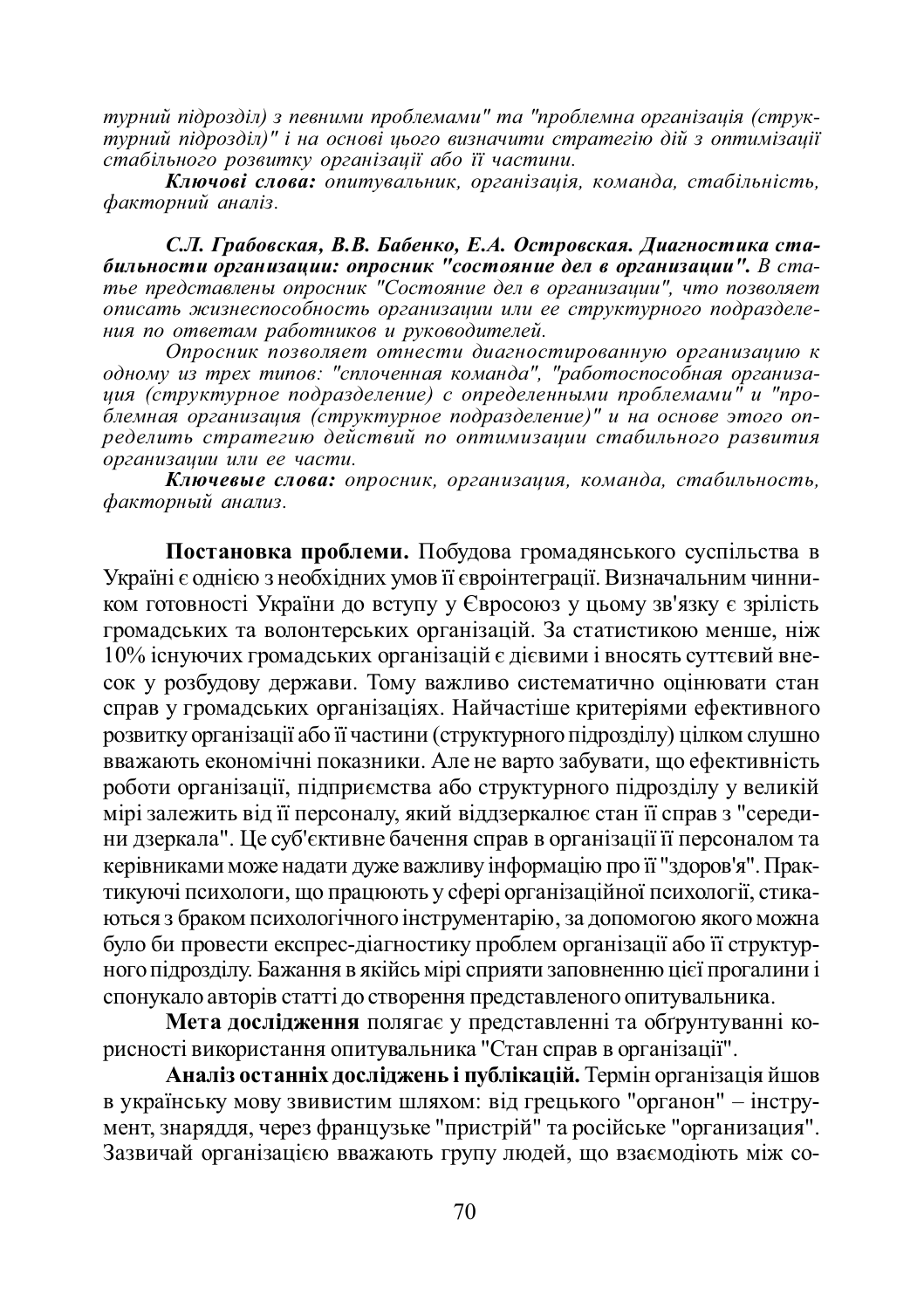бою для досягнення спільної мети за допомогою певних умов (наявності спільного приміщення, засобів для роботи, правових, економічних умов тощо). Організація – це утворення, що має ряд ознак:

- наявність спільної мети:

- певна кількість учасників, що об'єднують свої зусилля для досягнення пієї мети:

- координація різноманітних внутрішніх процесів, що забезпечує caморегулювання організації:

- наявність меж, що відокремлюють організацію від соціального довкілля, інших організацій та забезпечують зв'язки з "зовнішнім світом";

- організаційна культура (сукупність організаційних принципів, норм повелінки, символів, тралицій тошо).

Поняття "організація" вживають переважно в таких значеннях: організація як внутрішня упорядкованість, узгодженість, взаємодія диференційованих частин цілого; організація як сукупність процесів чи дій, що мають своїм наслідком утворення і вдосконалення взаємозв'язків між частинами цілого. Можна погодитися з В.П. Казміренком, який визначає організацію як об'єднання людей, які спільно реалізують програму або мету і діють на підставі певних правил і процедур (рис. 1).

Eфективно діюча організація утворення, що росте, розвивається, функціонує як певна система: з одного боку – стабільна, з другого – ɡɞɚɬɧɚɡɦɿɧɸɜɚɬɢɫɹɭɜɿɞɩɨɜɿɞɶɧɚɡɦɿɧɢɫɟɪɟɞɨɜɢɳɚ. Ⱥ. ɒɚɛɚɧɨɜɚɧɚводить дані соціологічного опитування, що мало на меті з'ясувати, які чинники сприяють привабливості організації для її працівників. Результати цього дослідження показали, що власне стабільність кампанії є чи не найважливішим орієнтиром для вибору організації, в якій би респонденти хотіли працювати: цю рису організації вказало понад 29% опитаних як найвагомішу. Показово, що у відповідь на запитання "що найбільше приваблює Вас у Вашій роботі", 42% респондентів вказаного дослідження відповіли – "стабільність". Цікаво, що стать і вік респондентів на ці результати не впливають: жінки і чоловіки різного віку цінують стабільність організації, в якій працюють (або хочуть працювати), у рівній мірі [3]. Аналогічне ставлення працівників до стабільності організації, в якій вони працюють, зазначають і американські дослідники: у списку найважливіших переваг організації її стабільність опитувані ставили на п'ятому місці, тоді як перспективи особистісного зростання були поставлені ними лише на 15 місце [2].

Результати дослідження та їх обговорення. Відтак виникає запитання: стабільність організації та її здатність змінюватися, вдосконалюватися, розвиватися – суперечність чи дві її сторони, що забезпечують життєздатність та ефективність діяльності організації?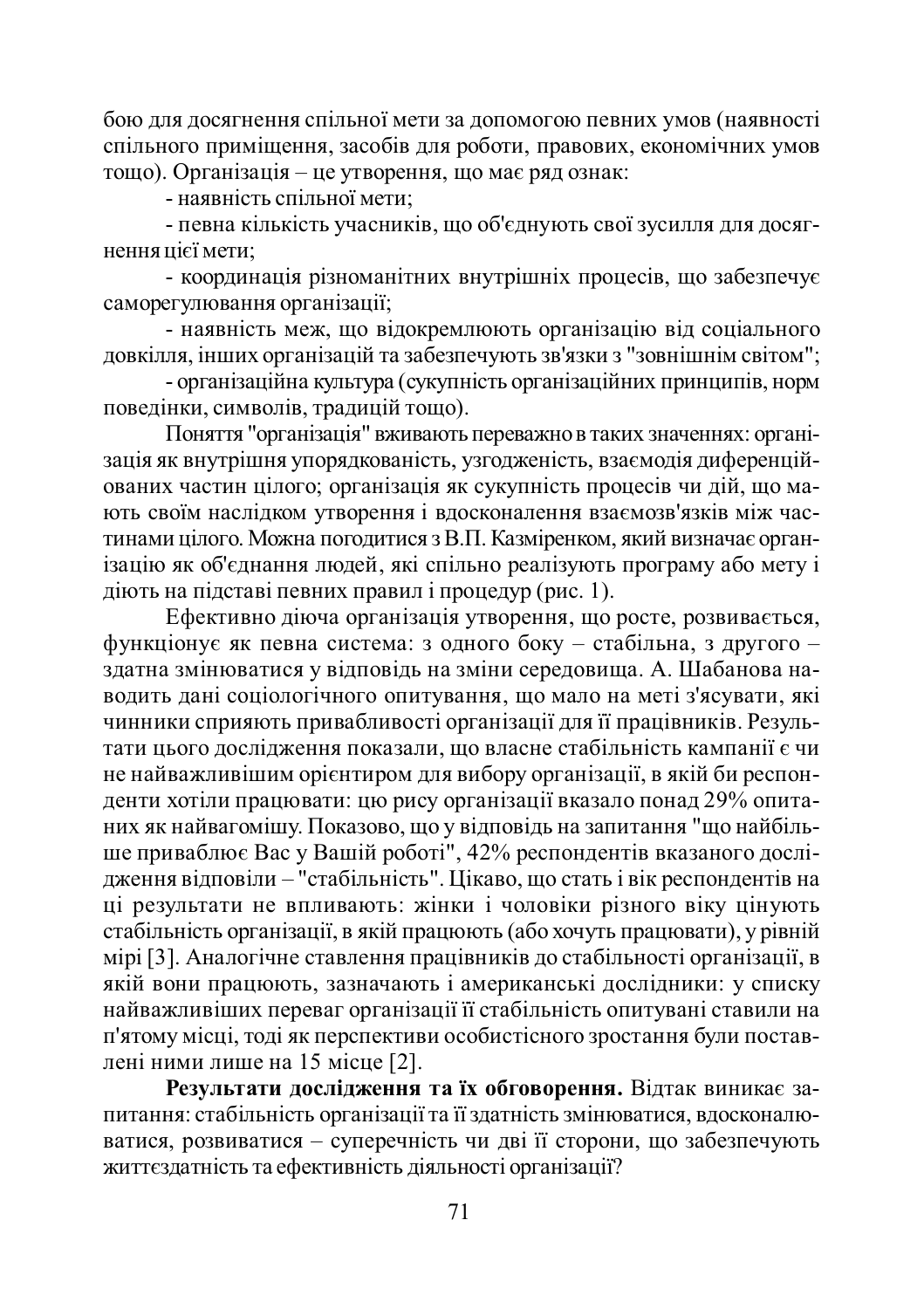

Рис. 1. Систематизація поняття "організація" через співвідношення  $B_3a$  *B. П. Казміренком). А – свідома иілеспрямована*  $\delta$ iяльнiсть; B – позасвідома активність на рівні онтологічних і  $\phi$ ізичних систем; С – зв'язки й відношення у сфері законів термодинаміки;  $D$  – зв'язки, відношення, взаємозалежності в рефлексивних системах [1]

Можна припустити, що стабільність і життєздатність команди (і загалом організації) залежить від таких чинників:

- згуртованість персоналу;

- колективістська ідентифікація;

- бажання бути разом;

- взаєморозуміння;

- наявність спільної мети:

- наявність ефективного лідера:

- адекватний розподіл відповідальності;

- наявність правильного розподілу обов'язків;

- наявність достатніх ресурсів (фінансових, матеріальних, людських), які належно використовують і поповнюють;

- справедливість винагород і заохочень;

- стабільність кадрів;

- позитивні стосунки з іншими організаціями і інституціями;

- сприятливий соціально-психологічний клімат.

Для дослідження можливості прогнозу життєздатності організації було створено опитувальник, який складається з 12 тверджень, що стосуються різних аспектів стосунків в організації (згуртованість, групова ідентифікація, психологічний клімат, мотивація взаємодії, адекватність стимулювання, взаємодія організації з довкіллям тощо). Опитуваним пропону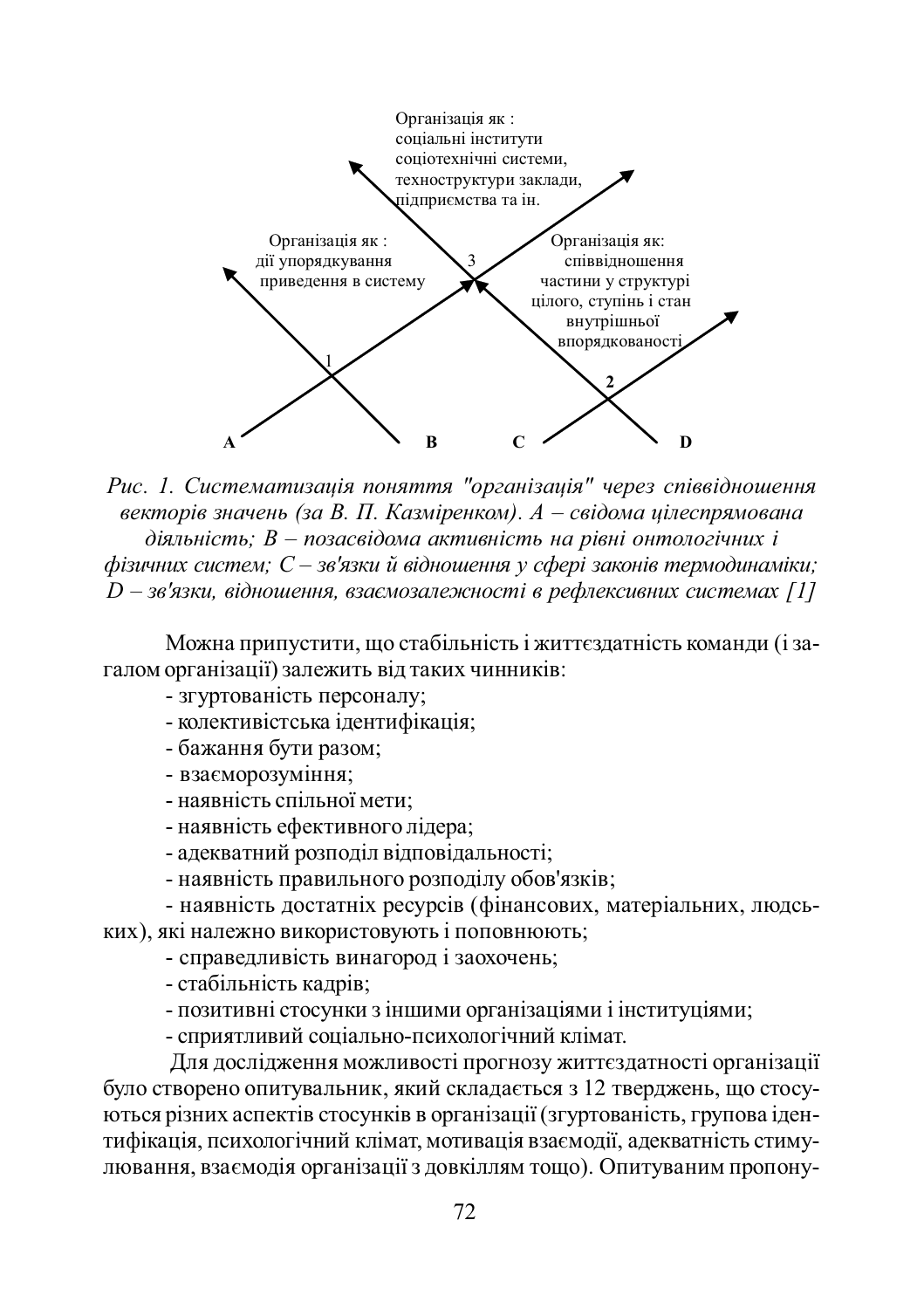ють за 5 бальною шкалою визначити рівень своєї згоди з цими твердженнями стосовно їхньої організації.

# **Ɉɩɢɬɭɜɚɥɶɧɢɤ "ɋɬɚɧɫɩɪɚɜɜɨɪɝɚɧɿɡɚɰɿʀ"**

Інструкція для досліджуваного: Прочитайте твердження, що описують Вашу організацію і на рядку "неправильно 1 2 3 4 5 правильно" обведіть цифру, що покаже Ваше ставлення до твердження: якщо Ви повністю погоджуєтеся з певним твердженням – обведіть цифру 5, якщо повністю не поголжуєтеся – 1. Якшо важко визначитися – 3. 2 – означає, що Ви в певній мірі не поділяєте такої думки, 4 – що у певній мірі поліляєте.

## **Анкета**

1. Наша організація є згуртованою командою однодумців: неправильно 1 2 3 4 5 правильно

2. У нашій організації живуть за принципом "Один за всіх, всі за одного": неправильно  $\overline{1}$  2 3 4 5 правильно

3. У нашій організації всі (як члени організації, так і добровольці) мають певні обов'язки і чесно їх виконують:

неправильно 1 2 3 4 5 правильно

4. У нашій організації відповідальність розподілена справедливо: неправильно 1 2 3 4 5 правильно

5. Я і більшість моїх колег (як членів організації, так і добровольців) маємо бажання бути разом:

неправильно 1 2 3 4 5 правильно

6. Нас об'єднує спільна мета, яку ми прагнемо здійснити:

неправильно 1 2 3 4 5 правильно

7. У нас достатньо ресурсів і вони правильно використовуються:

неправильно 1 2 3 4 5 правильно

8. У нас панує взаєморозуміння і взаємодопомога:

неправильно 1 2 3 4 5 правильно

9. Заохочення і покарання в нашій організації завжди справедливі: неправильно 1 2 3 4 5 правильно

10. У нашій організації склад як її членів, так і добровольців стабільний<sup>.</sup>

неправильно 1 2 3 4 5 правильно

11. До нашої організації тягнуться добровольці, навіть немає потреби в спеціальних заходах, щоб їх залучати:

неправильно 1 2 3 4 5 правильно

12. Стосунки нашої організації з іншими організаціями та інституціями добрі, конструктивні:

неправильно 1 2 3 4 5 правильно.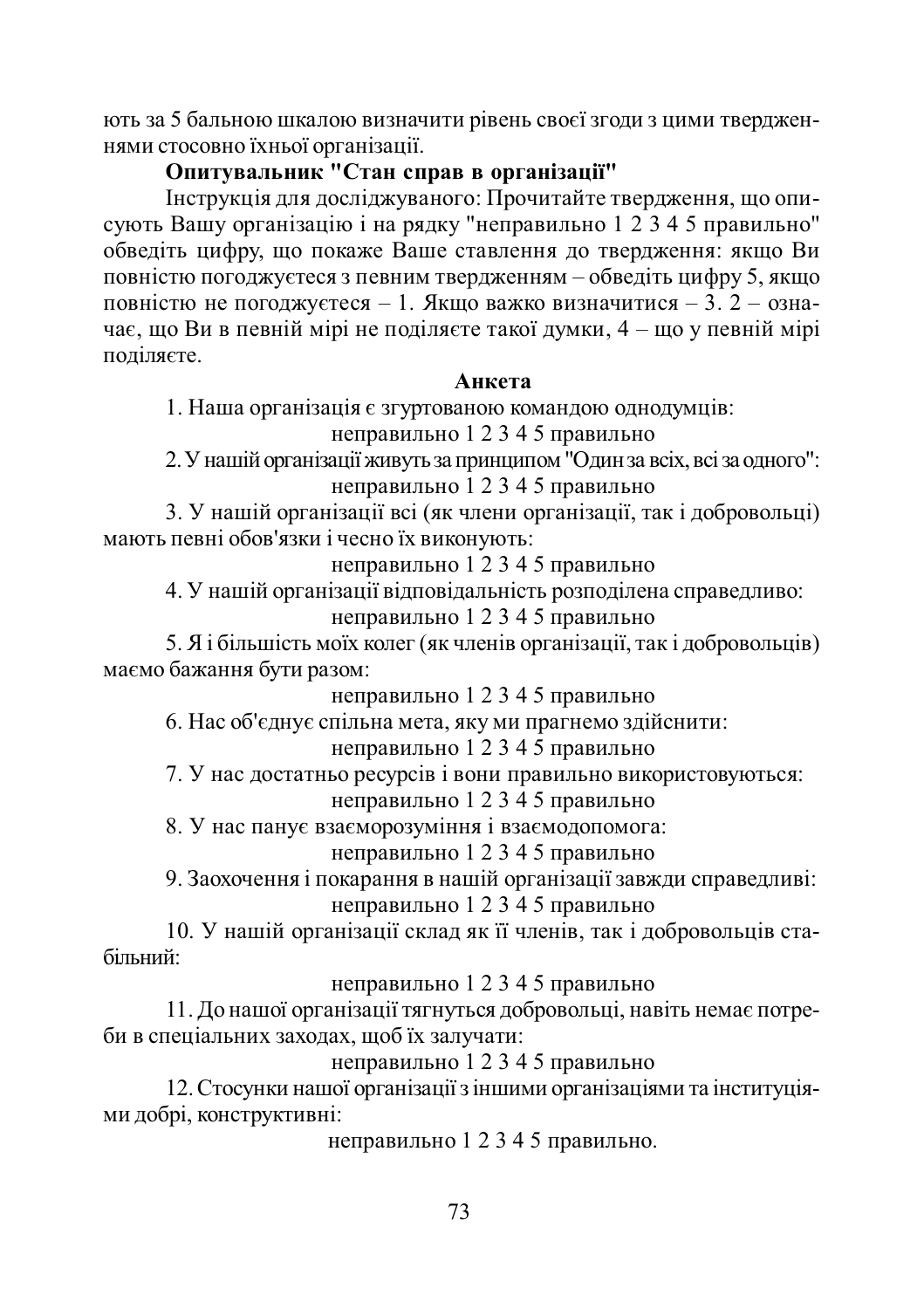

Рис. 2. Бланк для нанесення відповідей для опитувальника *ɋɬɚɧɫɩɪɚɜɜɝɪɨɦɚɞɫɶɤɿɣɨɪɝɚɧɿɡɚɰɿʀ"*

Відповіді за кожним запитанням слід нанести на прямі, що виходять з одного центру, і з'єднати крапочки. Одержане "павутиння" покаже бачення стану справ в організації тих, хто заповнював анкету. Що далі від центру, ближче до позначки 5 на кожній шкалі та ближче до кола дають малюнок з'єднані крапочки на осях результатів відповідей, то краще справи в організації.

В такий спосіб можна отримати як оцінку вказаних показників кожним членом організації, так і виявити розбіжності в баченні працівників, порівнявши отримані за їхніми відповідями "павутиння". За цим опитувальником можуть бути опитані керівники та їхні підлеглі. Можна порівняти бачення керівника та усереднений результат опитування його підлеглих. Порівняння їхніх відповідей може допомогти виявити причини непорозумінь в організації та загалом, підрахувавши середні значення, можна зробити прогноз життєздатності та стабільності організації. Показником життєздатності організації можна вважати усереднений результат відповідей всіх працівників організації. У великих розгалужених організаціях доцільно опитувати працівників окремих структурних підрозділів, опрацьовувати дані для кожного окремого підрозділу, порівняти результати, за потреби узагальнити для усієї організації.

Обрахунки та інтерпретацію результатів опитування слід робити аналогічно до описаної вище процедури.

Для перевірки опитувальника були опитані працівники 40 організацій зі штатом від 17 до 4 осіб та їхні керівники (загалом 431 досліджуваний). Для характеристики організації за кожним питанням вибиралися усереднені показники відповідей всіх працівників організації (змінні v1-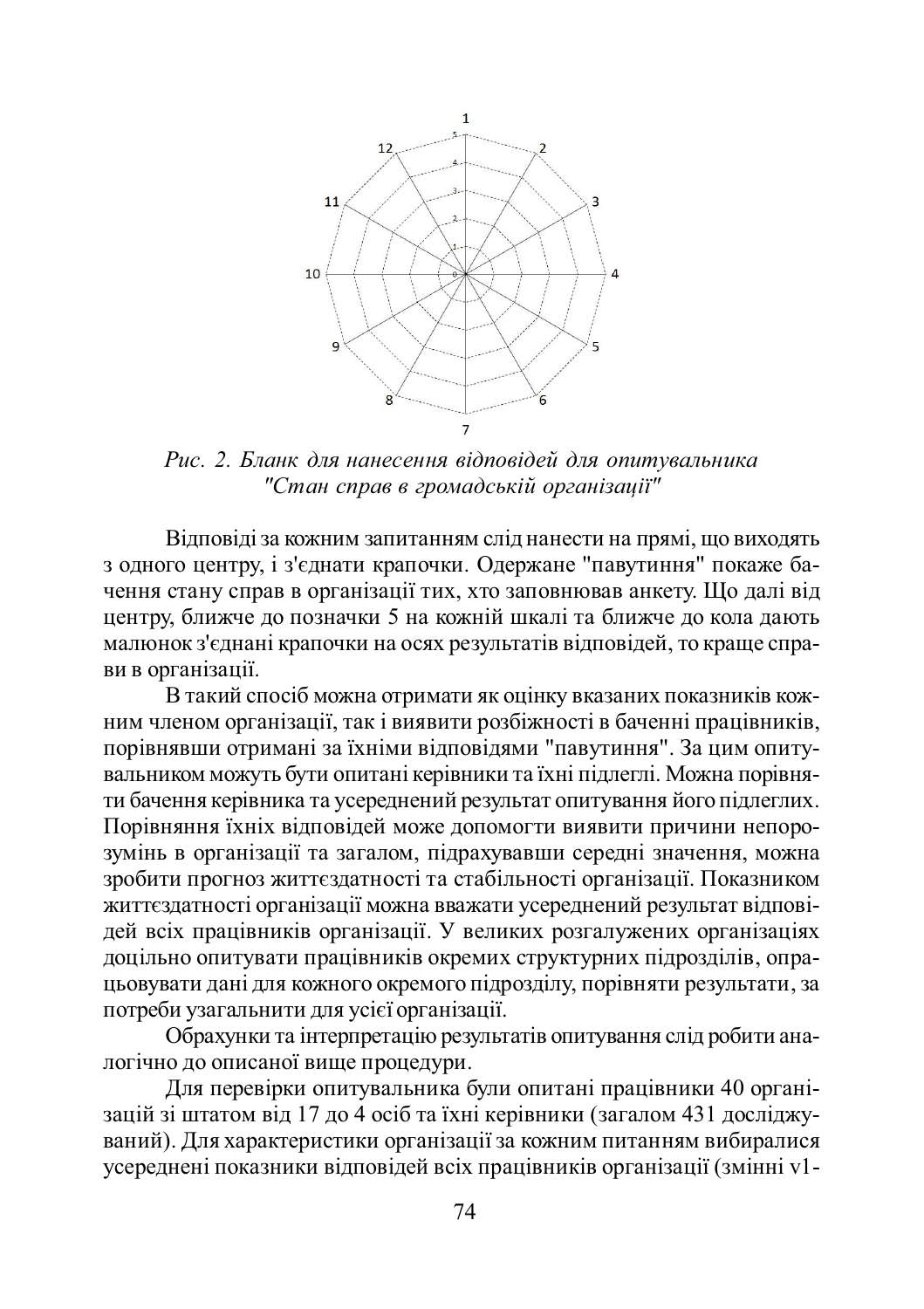v12) та показники відповідей їхніх керівників (змінні vk1-vk12). Факторний аналіз даних, проведений в пакеті Statistica 8.0, дав змогу виділити чотири латентних фактори, які пояснюють близько 71% сукупної дисперсії даних [4].

У таблиці 1 наведена матриця факторних навантажень для цих факторів (курсивом виділені факторні навантаження тих факторів, які найбільше **впливають на відповідні змінні).** 

### *Таблиця 1*

|                 | Factor 1   | Factor 2   | Factor 3   | Factor 4   |
|-----------------|------------|------------|------------|------------|
| v <sub>1</sub>  | 0,022146   | 0,863078   | 0,220333   | 0,245613   |
| v <sub>2</sub>  | 0,294572   | 0,55938    | 0,236401   | 0,479036   |
| v3              | $-0,06278$ | 0,791292   | 0,209513   | 0,35945    |
| V <sub>4</sub>  | 0,326044   | 0,787122   | 0,246816   | $-0,04652$ |
| V <sub>5</sub>  | 0,195154   | 0,44275    | $-0,01334$ | 0,662622   |
| V <sub>6</sub>  | 0,690089   | 0,462134   | 0,164609   | 0,25775    |
| V <sub>7</sub>  | 0,78586    | 0,136415   | 0,110823   | 0,140999   |
| v8              | 0,111769   | 0,665999   | 0,075078   | 0,446939   |
| v9              | 0,097802   | 0,184245   | 0,327441   | 0,741085   |
| v10             | 0,512579   | 0,137784   | 0,113078   | 0,69465    |
| v11             | 0,338227   | 0,270652   | 0,272948   | 0,730138   |
| v12             | 0,181854   | 0,25311    | 0,191082   | 0,727349   |
| vk1             | 0,163779   | 0,369591   | 0,812181   | 0,04991    |
| vk <sub>2</sub> | 0,359176   | 0,340236   | 0,714413   | 0,149484   |
| vk3             | 0,218403   | 0,324216   | 0,705823   | 0,120269   |
| vk4             | 0,200957   | 0,030845   | 0,768405   | 0,130347   |
| vk5             | 0,051077   | 0,421556   | 0,668319   | 0,111676   |
| vk6             | 0,723952   | 0,141416   | 0,426465   | 0,051477   |
| vk7             | 0,675796   | 0,037754   | 0,31921    | 0,396059   |
| vk8             | 0,44569    | 0,048119   | 0,554849   | 0,360787   |
| vk9             | 0,245505   | $-0,05313$ | 0,733182   | 0,277101   |
| vk10            | 0,605525   | 0,005231   | 0,376206   | 0,438849   |
| vk11            | 0,525329   | $-0,02579$ | 0,427372   | 0,29181    |
| vk12            | 0,158019   | 0,143517   | 0,495331   | 0,412434   |
| Expl.Var        | 4,067228   | 4,139371   | 5,221856   | 4,286246   |
| Prp.Totl        | 0,162689   | 0,165575   | 0,208874   | 0,17145    |

### Матриця факторних навантажень

Отже, перший фактор пояснює понад 16% сукупної дисперсії даних і може трактуватися як оцінка здійсненності мети. Зауважимо, що бачення персоналу і керівника у цих питаннях добре узгоджуються між собою, а бачення здійсненності мети керівником безпосередньо пов'язується з його баченням стабільності кадрового складу та захищеності працівників у колективі.

 $\pi$ *Другий фактор* (понад 16,5% сукупної дисперсії даних) характеризує згуртованість команди.

Третій фактор (близько 21% сукупної дисперсії даних) відображає бачення команди її керівником (яке спирається на оцінку керівником згуртованості команди, справедливості розподілу в ній відповідальності та його оцінкою стосунків організації з зовнішнім середовищем).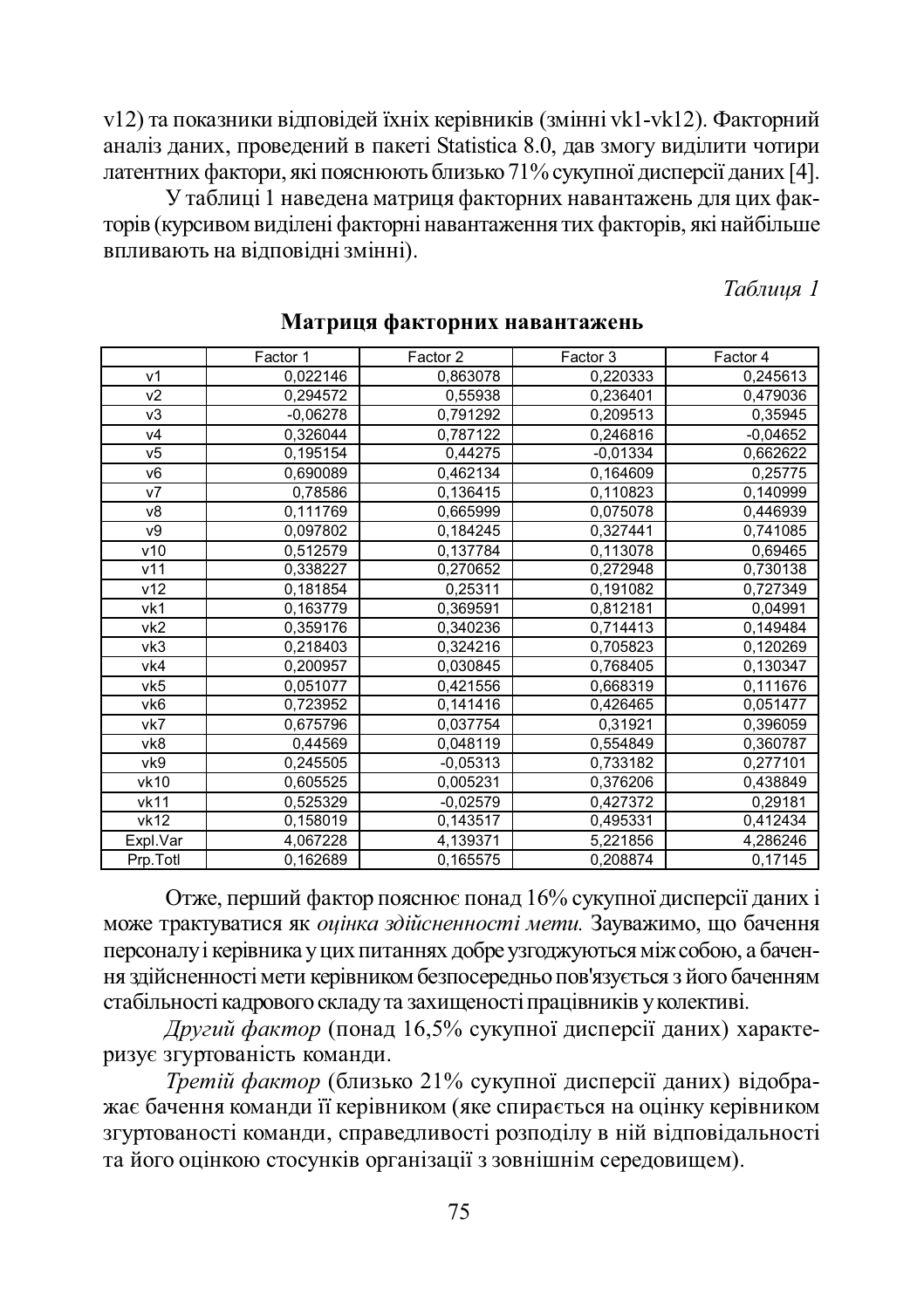Четвертий фактор (понад 17% сукупної дисперсії даних) характеризує психологічний клімат у колективі.

Отже, опитувальник дає змогу сформувати чотири шкали, які характеризують життєздатність організації:

1. оцінка здійсненності мети персоналом організації  $(s1)$  – сума усереднених показників відповідей працівників на 6 і 7 запитання та керівника на 6, 7, 10 і 11 запитання (надійність шкали за Кронбахом 0,87);

2. оцінка згуртованості команди (s2) – сума усереднених показників відповідей працівників колективу на  $1, 2, 3, 4$  і 8 запитання (надійність шкали за Кронбахом 0,89);

3. бачення команди її керівником (s3) – сума показників відповідей керівника на 1-5, 8, 9 і 12 запитання (надійність шкали за Кронбахом 0,91);

4. психологічний клімат у колективі (s4) – сума усереднених показників вілповілей працівників колективу на 5 і 9 – 12 запитання (налійність шкали за Кронбахом 0,89).

Описані шкали можна застосовувати за умови опитування працівників організації та їхніх керівників з метою виявлення узгодженості їхніх оцінок стану справ в організації.

Загальну характеристику організації відображають шкали:

1) бачення життєздатності організації працівниками (z) – суми усереднених показників відповідей працівників на всі запитання (надійність пикали за Кронбахом 0,92);

2) бачення життєздатності організації керівником (zk) – суми показників відповідей керівника на всі запитання (надійність шкали за Кронба- $XOM$  0,92).

Кластерний аналіз результатів опитування дав змогу виокремити три групи організацій:

I) якщо опитувані відзначили 4-5 балів за всіма або більшістю питань, 60-36 балів усередненого результату: маємо справу з організацією, що є згуртованою командою, яка керується спільною, зрозумілою для більшості працівників метою, зі сприятливим психологічним кліматом, з почуттям захищеності і комфорту у працівників і стабільним кадровим складом;

II) 3 бали за більшістю питань (35-24 бали усередненого результату) – середній рівень показників, що притаманний групам з певними проблемами, але загалом поки що працездатними. У випадку, коли такі результати отримано при дослідженні нової організації або відділу, варто звернути увагу на виявлені "западини" у "хмаринці" і працювати над відповідними проблемами. Якщо ж такий результат дає дослідження групи з достатнім стажем спільної роботи, слід негайно приймати заходи для виправлення становища, оскільки виявлені проблеми свідчать про необхідність •<br>втручання у розвиток командних процесів у цій групі;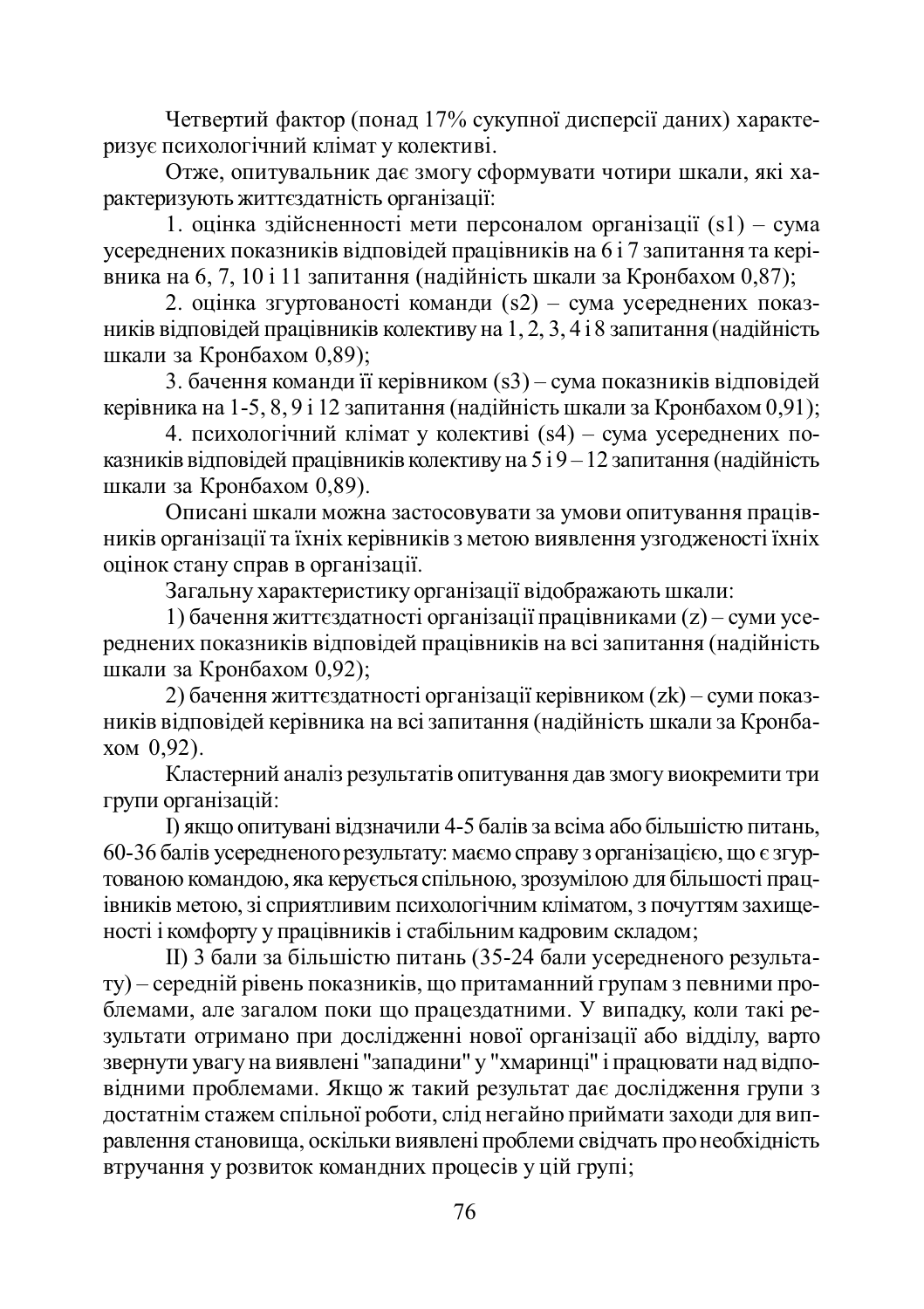Ш) організації, які характеризуються низьким розвитком командних процесів, відсутністю команди в організації, що гальмує результативність її діяльності (1-2 бали за більшістю шкал, 0-23 бали усередненого результату). Такий результат свідчить про катастрофічний стан справ в організації, принаймні з погляду її працівників.

Діаграми середніх значень показників відповідей на запитання опитувальника працівників організацій та їхніх керівників для кожної з груп навелено на рис. 3.



Рис. 3. Діаграми середніх значень показників відповідей для кожної з груп ( I, II, III – усереднені результати опитування працівників груп  $\vec{a}$ iдno $\vec{a}$ дного типу, Iк, IIк, IIIк – усереднені результати відповідей *ɤɟɪɿɜɧɢɤɿɜɰɢɯɝɪɭɩ)*

Як бачимо з Рис. 3, у стабільній організації бачення її справ працівниками та керівниами за усіма питаннями

У таблиці 2 наведено середні значення та стандартні відхилення показників інтегральних шкал для кожної з трьох груп.

 $Ta6$ лиия 2.

| <b>Групи</b> | -s1  |           | s2   |               | s3   |         | s4               |                   |      |     | zĸ            |     |
|--------------|------|-----------|------|---------------|------|---------|------------------|-------------------|------|-----|---------------|-----|
|              | М    | s         | М    | s             | м    | s       | м                | s                 | м    | s   | м             | s   |
|              | 26,2 | つっ<br>ں.ے | 21.3 | . 6           | 38   | $\cdot$ | 21<br>$\cdot$ .3 | ∸                 | 50,6 | 3.4 | $56,^{\circ}$ | າາ  |
|              | 24.7 | 2.5       | 18.6 | C<br><u>.</u> | 30.7 | 3.5     | 19,8             | 21<br><b>4, I</b> | 46.2 | 4.3 | 47            | 5.5 |
| Ш            | 17,9 | 4.2       | 15.6 | ົ<br>ບ        | 26.5 | 3,9     | 14,9             | 2.8               | 36.7 | 4,3 | 38,2          | 5,7 |
| Bci          | 23,8 | 4.5       | 19,3 | 3.2           | 33.3 | 5,7     | 19,4             | 3.5               | 46,  | 6,9 | 49,6          | 8.6 |

### **ɏɚɪɚɤɬɟɪɢɫɬɢɤɢɪɨɡɩɨɞɿɥɭɞɨɫɥɿɞɠɭɜɚɧɢɯɨɡɧɚɤ ДЛЯ ВИДІЛЕНИХ ГРУП**

Дискримінантний аналіз даних за чотирма інтегральними шкалами (s1-s4) підтверджує правильність такої класифікації (коректність класифікації – 95%). Матриця класифікації даних наведена у таблиці 3.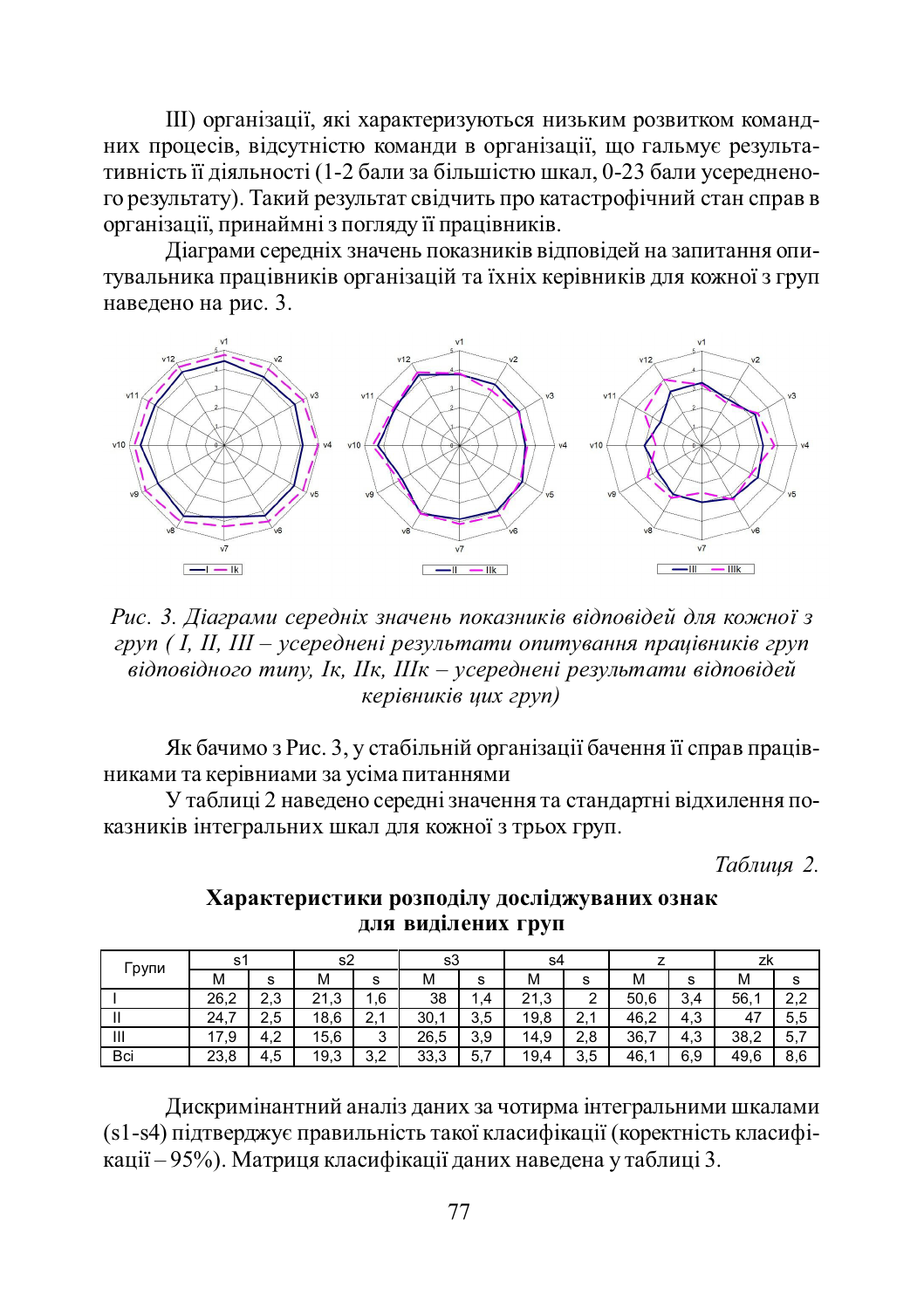|              | Classification Matrix (dani.sta)<br>Rows: Observed classifications<br>Columns: Predicted classifications |                                      |   |    |  |  |  |
|--------------|----------------------------------------------------------------------------------------------------------|--------------------------------------|---|----|--|--|--|
|              | Percent                                                                                                  |                                      |   |    |  |  |  |
| Group        |                                                                                                          | Correct $ p=52500 p=.22500 p=.25000$ |   |    |  |  |  |
|              | 95.2381                                                                                                  | 20                                   |   |    |  |  |  |
| $\mathbf{H}$ | 88.8889                                                                                                  |                                      | 8 |    |  |  |  |
| $\mathsf{I}$ | 100,0000                                                                                                 |                                      |   | 10 |  |  |  |
| Total        | 95.0000                                                                                                  |                                      |   |    |  |  |  |

## Матриця класифікації даних

Достатньо мале значення статистики Вілкса свідчить про належну віддаленість між групами, а розміщення досліджуваних організацій у просторі канонічних змінних показано на рис. 4.

У результаті дискримінантного аналізу отримано таку множину класифікаційних функцій для досліджуваних організацій за показниками шкал  $s1-s4$ .

$$
f_1 = 1,8s1 + 6,9s2 + 6,4s3 + 3,3s4 - 254,6,
$$
  
\n
$$
f_2 = 1,9s1 + 6,0s2 + 5,1s3 + 3,0s3 - 185,9,
$$
  
\n
$$
f_3 = 1,2s1 + 5,0s2 + 4,5s3 + 2,3s4 - 128,3.
$$



Рис. 4. Розміщення досліджуваних об'єктів  $$ 

Класифікаційні функції дають змогу за результатами анкетування вказати, до якої з груп можна віднести досліджуваний колектив. Для цього необхідно за показниками шкал s1 – s4 для цього колективу обчислити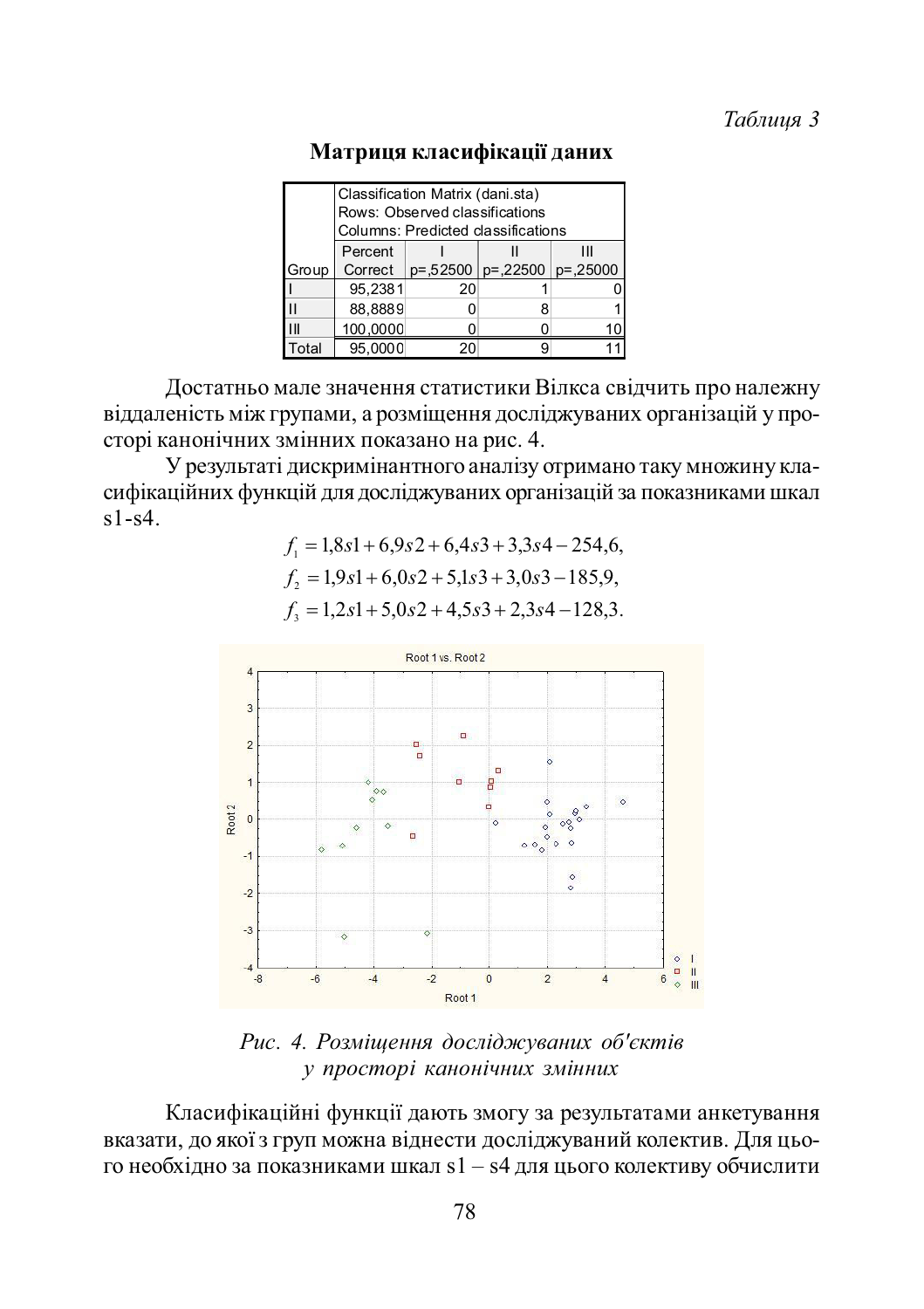значення класифікаційних функцій. Колектив слід віднести до тієї групи, для якої значення класифікаційної функції є максимальним. Наприклад, якщо для певного колективу показники s1 – s4 мають такі значення: s1=25, s2=18, s3=19, s4=15, то класифікаційні функції матимуть значення:  $f_1 = 85.7, f_2 = 111.5, f_3 = 119.2$ . Тому колектив слід віднести до третьої групи класифікації (низький рівень показників, що притаманний групам з низьким розвитком командних процесів, відсутністю команди в організації, що гальмує результативність її діяльності).

Аналогічно можна працювати і з опитувальником, що розроблено з врахуваннями особливостей громадських організацій, визначаючи стра-Terito роботи з досліджуваною організацією.

**•**<br>**Висновки і перспективи подальших досліджень**. Група, щоб бути життєздатною й ефективною, повинна поєднувати в собі сталість і здатність до змін. Ці, на перший погляд, протилежні тенденції насправді одна одну доповнюють і в єдності створюють міцну основу активності та ефективності організації або підприємства. Використання представленого ɨɩɢɬɭɜɚɥɶɧɢɤɚɩɫɢɯɨɥɨɝɚɦɢ, ɳɨɩɪɚɰɸɸɬɶɡɩɟɪɫɨɧɚɥɨɦɨɪɝɚɧɿɡɚɰɿʀ, ɫɩɪɢятиме кращому розумінню динаміки командних процесів, що в ній відбуваються, і створюватимуть підгрунтя для розробки та реалізації адекватних заходів для розвитку команди в організації. Цікаві результати можуть дати порівняння оцінок стану справ в організації персоналом та їхніми керівниками за представленим опитувальником. Можна припустити, що значні розбіжності в оцінках пунктів або шкал опитувальника, зроблені керівниками та персоналом, будуть свідчити про наявність в організації конфліктогенної ситуації: будь-яка проблема за наявності різниці в підході до її розв'язання, може вилитися у конфлікт.

Представлену методику можна застосовувати як інтегруючу вправу в процесі командотворення в організації або її відділі. Група має домовитися за принципом консенсусу про відповіді на запитання опитувальника, нанести результати, отримати спільний графік ("павутиння") та обговорити виявлені позитивні моменти та проблеми. Така робота дозволяє обговорити важливі для розвитку команди проблеми, зблизити її учасників.

## Список використаних джерел

1. Казмиренко В. П. Социальная психология организаций. – К.:  $M3$ yy $\Pi$ , 1993. – 384 c.

2. Сильнова О. Управление изменениями в организации // http:// gestalt-therapy.ru

3. Шабанова А. Стабильность начинает и выигрывает. – М., 2005. –  $231c.$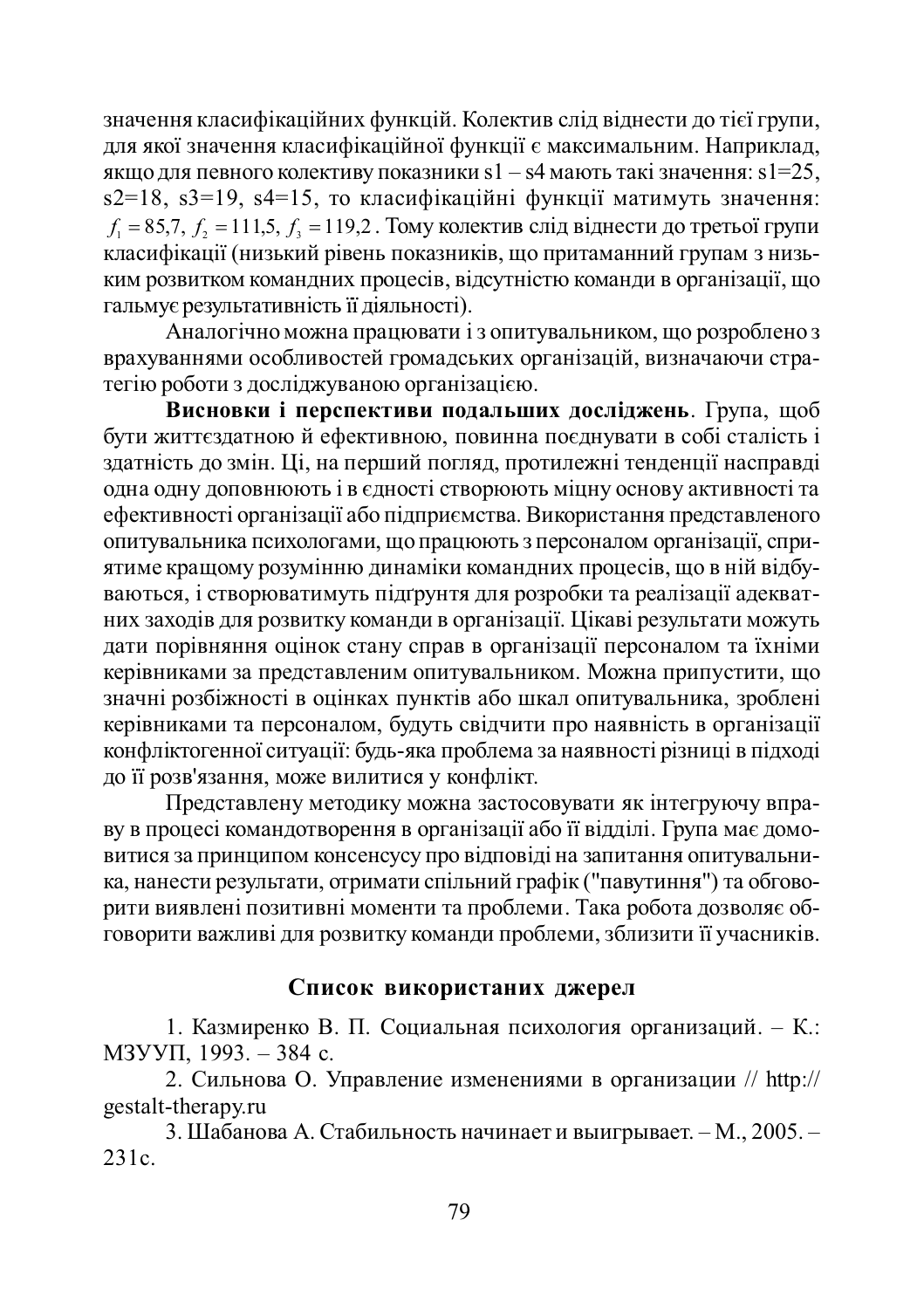4. Халафян А. А. STATISTICA 6. Статистический анализ данных. / А. А. Халафян; 3-е изд. – М.: ООО "Бином-Пресс", 2007. – 512 с.

### **Spisok vykorystanykh dzherel**

1. Kazmirenko V. P. Sotsialnaya psihologiya organizatsiy. – K.: MZUUP, 1993. – 384 s.

2. Silnova O. Upravlenie izmeneniyami v organizatsii // http://gestalttherapy.ru

3. Shabanova A. Stabilnost nachinaet i vyiigryivaet.- M., 2005. – 231s.

4. Halafyan A. A. STATISTICA 6. Statisticheskiy analiz dannyih. / A. A. Halafyan; 3-e izd. – M.: OOO "Binom-Press", 2007. – 512 s.

*S.L. Grabovska, V.V. Babenko, K.O. Ostrovska. Diagnotics of ngo sustainability: questionnaire "state of affairs in organization". Building a civil society in Ukraine is one of the necessary conditions for its Eeurointegration. The determining factor in Ukraine's readiness to join the EU in this respect is the maturity of public and voluntary organizations. According to statistics, less than 10% of existing NGOs are effective and make a significant contribution to the development of the state. However there is no domestic psychological tools to assess the state of affairs in public organizations.*

 *The article deals with development and testing questionnaire to assess the level of life in NGO. Designed questionnaire can be used to assess the organizational structure of public or voluntary organization, i.e. formation of a vertical relationship – head-subordinate and horizontal relationship – peer that provides efficient operation of public organizations.*

*The questionnaire consists of 12 questions. The procedure of the study is to survey the head and members of the NGO and based on comparison of averaged responses to estimate its activity. The respondent estimates every questions according to scale from 0 to 5 points. The greater is total sum of points, the better is state of affairs in the organization. The discrepancy of responses of head and of others members indicates at different vision on organization from manager and from subordinate. The greater is discrepancy, the worse is state of affairs in the organization.*

*To check the reliability of the questionnaire about 40 public organizations were surveyed. On the basis of mathematical statistical methods – factor and cluster analysis of the data the following results were obtained.*

*The factor analyze showed that the questionnaire allows to form four scales that characterize the sustainability of the organization:*

*1. The purpose of the feasibility assessment by organization personnel;*

*2. The evaluation of team cohesion;*

*3. The vision of the team by leader;*

*4. Psychological climate in the team.*

*The scale reliability was checked by high (of about 0.89) Cronbach index. According to claster analyze the questionnaire can attribute diagnosed organization to one of three types: "united team", "buildable organization (structural unit) with some problems" and "problematic organization (structural unit)" and on this basis to define strategy for action to optimize the sustainable development of the organization or its part. Discriminant analysis scales*